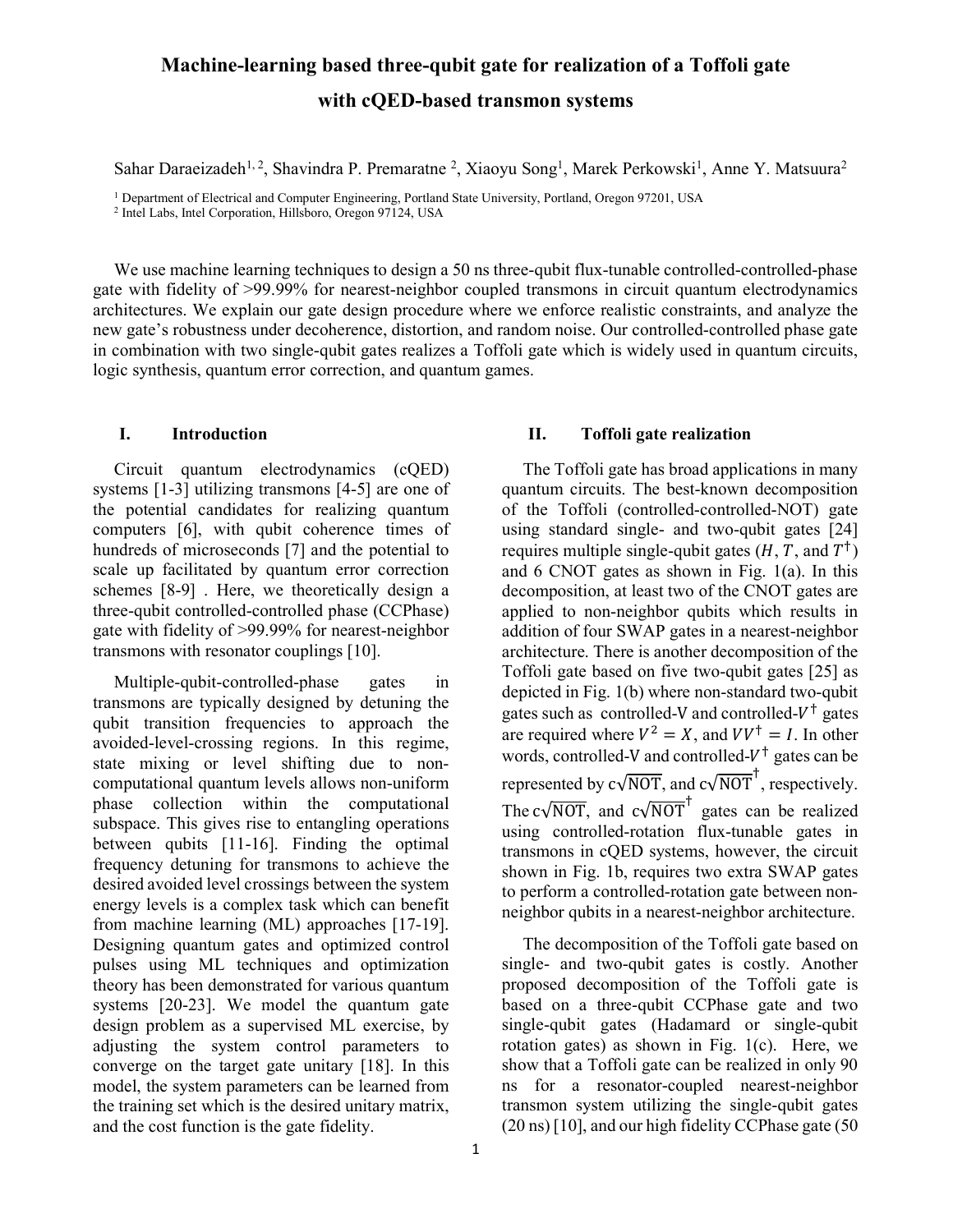ns) with realistic frequency detuning sequences and system parameters.



FIG. 1. Toffoli gate decomposition circuits. (a) Toffoli circuit based on standard single-qubit and two-qubit gates. (b) Toffoli gate circuit based on two-qubit gates. (c) Toffoli circuit based on single-qubits gates and three-qubit controlled-controlled-phase gate

The CCP has egate is designed to collect a  $\pi$ phase only on the |111〉 computational state (i.e. when all three qubits are in  $|1\rangle$  state). For the CCPhase gate simulation, we consider the lowest four energy levels (labeled  $|0\rangle$  to  $|3\rangle$ ) to ensure system evolution within the full three-excitation manifold [15]. However, the cost function evaluation for the ML approach is performed only within the qubit subspace. The unitary operation of the ideal CCPhase gate in matrix form is:

$$
U_{\text{ideal}} = \begin{bmatrix} 1 & 0 & 0 & 0 & 0 & 0 & 0 & 0 \\ 0 & 1 & 0 & 0 & 0 & 0 & 0 & 0 \\ 0 & 0 & 1 & 0 & 0 & 0 & 0 & 0 \\ 0 & 0 & 0 & 1 & 0 & 0 & 0 & 0 \\ 0 & 0 & 0 & 0 & 1 & 0 & 0 & 0 \\ 0 & 0 & 0 & 0 & 0 & 1 & 0 & 0 \\ 0 & 0 & 0 & 0 & 0 & 0 & 1 & 0 \\ 0 & 0 & 0 & 0 & 0 & 0 & 0 & -1 \end{bmatrix} \quad (1)
$$

where the ordering of the states is  $|000\rangle$  to  $|111\rangle$ in binary increments.

#### III. Simulation of the system dynamics

The effective Hamiltonian for our model with  $n$ transmons, when the coupling resonators are not populated, can be described as follows [26]:

$$
\mathcal{H} = \sum_{k=1}^{n-1} \widetilde{\mathcal{H}}_c^{(k,k+1)} + \sum_{k=1}^n \widetilde{\mathcal{H}}_t^{(k)} \tag{2}
$$

Here, the Hamiltonian of each transmon  $k$  is:

$$
\widetilde{\mathcal{H}}_t^{(k)} \equiv \sum_j \widetilde{\omega}_j^{(k)} |j\rangle_{(k)} \langle j| \tag{3}
$$

where  $\tilde{\omega}_{(j)}^{(k)}$  is the dressed transition frequency associated with the  $k^{\text{th}}$  transmon at energy level j and is given by

$$
\widetilde{\omega}_{j}^{(k)} \equiv j\omega_{\mathbf{q}}^{(k)} + \frac{\delta_{\mathbf{k}}}{2}(j-1)j + \frac{j g_{\mathbf{k}}^{2}}{\omega_{\mathbf{q}}^{(k)} - \omega_{\mathbf{r}} + (j-1)\delta_{\mathbf{k}}}
$$
 (4)

where  $\omega_q^{(k)}$  is the bare transition frequency associated with qubit  $k$ ,  $g_k$  is the coupling strength between transmon  $k$  and the connected resonator, and  $\omega_r$  represents the frequency of the coupled resonator. The last term in Eq. 4 is repeated for each transmon with appropriate modifications depending on the number of coupled resonators.

For any pair of coupled transmons via a resonator, we estimate the direct coupling between two transmons  $(k, k + 1)$  as:

$$
\widetilde{\mathcal{H}}_{c}^{(k,k+1)} = \sum_{j_{k},j_{k+1}} \sqrt{j_{k} + 1} \sqrt{j_{k+1} + 1} J_{j_{k},j_{k+1}}(j_{k},j_{k+1} + 1) \langle j_{k} + 1, j_{k+1} | + | j_{k} + 1, j_{k+1} \rangle \langle j_{k}, j_{k+1} + 1 |)
$$
 (5)

where  $J_{j_k, j_{k+1}}$  is the direct coupling between level  $j_k$ from the  $k^{\text{th}}$  transmon and level  $j_{k+1}$  from the  $(k + 1)$ <sup>th</sup> transmon.

$$
J_{j_{k},j_{k+1}} =
$$
  
\n
$$
\frac{g_{k}g_{k+1}(\omega_{q}^{(k)} + \delta_{k}j_{k} - \omega_{r} + \omega_{q}^{(k+1)} + \delta_{k+1}j_{k+1} - \omega_{r})}{2(\omega_{q}^{(k)} + \delta_{k}j_{k} - \omega_{r})(\omega_{q}^{(k+1)} + \delta_{k+1}j_{k+1} - \omega_{r})}
$$
(6)

where  $\delta_{k}$  and  $\delta_{k+1}$  are the anharmonicity values associated with transmons  $k$  and  $k + 1$ , respectively.

Using the time-dependent Hamiltonian of the system, the time evolution equation of the system is solved to achieve the unitary transformation  $U$ :

$$
U(t) = \exp\left\{-\frac{i}{\hbar} \int_0^t \mathcal{H}(\tau) d\tau\right\} \tag{7}
$$

Here  $t$  is the time,  $H$  is the Hamiltonian of the system, and  $\hbar$  is the reduced Planck's constant. To solve Eq. 7, we employ Trotterization [27]. Hence, the final unitary transformation is estimated as follows [28]:

$$
U(t_k) = U_k U_{k-1} U_{k-2} \dots U_2 U_1 U_0 \tag{8}
$$

Here  $U_i$  for  $i = \{0, 1, ..., k\}$  is calculated using Eq. 7 for the newly time-independent Hamiltonian at each timestep *i*, where  $U_0 = I$ , and *k* is the total number of steps. The Trotter step size is  $T/k$ ,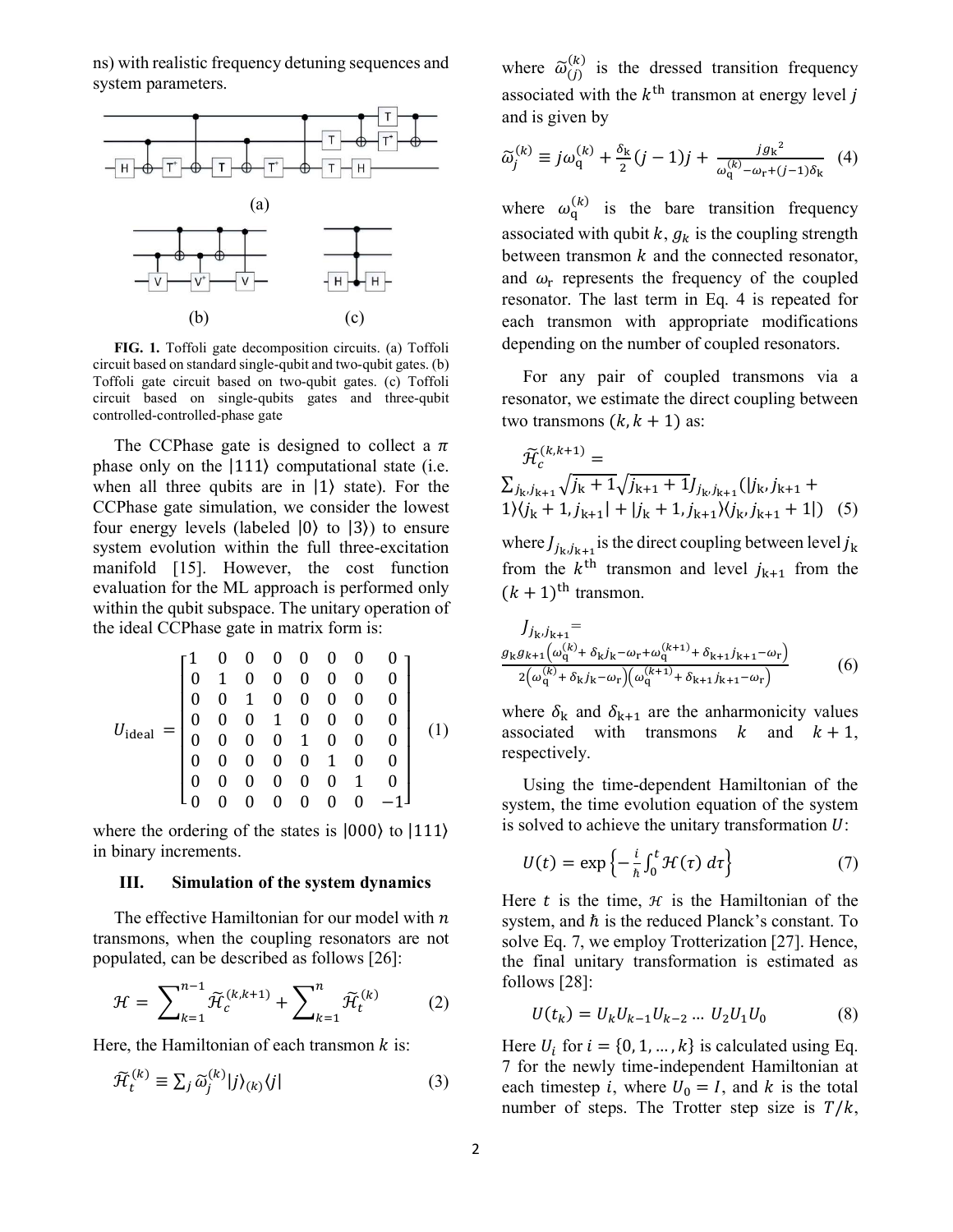where  $T$  is the gate evolution time. In our simulations, the Trotter step size was 100 ps.

When solving the time evolution equation, we considered a smaller subspace to reduce the computational expenses. The Hamiltonian for  $n$ transmons with four energy levels spans a  $4^n$ dimensional Hilbert space. For a system composed of three transmons  $(n = 3)$  the Hamiltonian is a  $64 \times 64$  matrix operator. Solving the Schrödinger equation for this large operator is computationally expensive, and there are numerous energy levels that have a minimal impact on the evolution for the gate of interest. Thus, we project this larger Hamiltonian to a smaller subspace where at most three excitations are allowed, resulting in a  $20 \times 20$  matrix [18]. The 20 states considered are {|000〉, |001〉, |002〉, |003〉, |010〉, |011〉, |012〉, |020〉, |021〉, |030〉, |100〉, |101〉, |102〉, |110〉,  $|111\rangle$ ,  $|120\rangle$ ,  $|200\rangle$ ,  $|201\rangle$ ,  $|210\rangle$ ,  $|300\rangle$ .

The reduced Hamiltonian is evolved based on the qubit transition frequencies. The resulting unitary is projected [18] to the  $8 \times 8$  computational subspace that includes the states  $\{1000\}$ ,  $|001\rangle$ , |010〉, |011〉, |100〉, |101〉, |110〉, |111〉}. Singlequbit phase compensation [14], [17-18] is performed on this resultant unitary using the diagonal compensation matrix

$$
M = e^{-i\theta_0} \operatorname{diag}(1, e^{-i\theta_1}, e^{-i\theta_2}, e^{-i(\theta_1 + \theta_2)}, e^{-i\theta_4},
$$

$$
e^{-i(\theta_1 + \theta_4)}, e^{-i(\theta_2 + \theta_4)}, e^{-i(\theta_1 + \theta_2 + \theta_4)})
$$
(9)

where  $\theta_0$  represents the global phase, and  $\theta_1$ ,  $\theta_2$ , and  $\theta_4$  represent the relative single qubit phases of states  $|001\rangle$ ,  $|010\rangle$ , and  $|100\rangle$ , respectively.

The single qubit phases are cancelled out by multiplying matrix  $M$  with the projected unitary in the computational subspace:

$$
U_{\text{final}} = U_{\text{proj}} \times M \tag{10}
$$

Finally, we calculate the gate fidelity considering unitarity  $U_{final}$  and its closeness to the target ideal operation from Eq. 1 as follows [29]:

$$
\mathcal{F} = \frac{\text{Tr}(U^{\dagger}U) + |\text{Tr}(U_{\text{ideal}}^{\dagger}U)|^2}{d(d+1)}
$$
(11)

where  $d = 2^3$  is the dimensionality of the computational subspace.

# IV. CCPhase gate design using machine learning methods

There are many machine learning and optimization algorithms one can choose to solve the optimal control problem. We design the system parameters to realize the CCPhase gate by combining two learning methods: (1) A machine learning method based on differential evolution [30] named Subspace-Selective Self-Adaptive Differential Evolution (SUSSADE) [17-18], (2) our new local search algorithm. In both learning procedures, the gate fidelity as shown in Eq. 11 is considered as the fitness function to achieve the optimal control parameters for the given ideal unitary. During the learning procedure all parameters are assumed to be fixed, except the frequency detuning sequences of transmons.

In our simulations, the resonator-transmon couplings are set to  $q = 0.2$  GHz, and anharmonicity of each transmon was  $\delta =$ −0.3 GHz. The three transmons (labeled Left, Middle, Right) with reference transition frequencies set to 5, 6, and 7 GHz, realize an identity operation with fidelity 99.9%. Transmons L and M are coupled with a 8.05 GHz resonator, and transmons M and R are coupled with a 8.2 GHz resonator.

To reduce the search space during the learning procedure, the reference transition frequencies of the qubits are set closer during the ML algorithms search;  $f_L = 5.61$  GHz,  $f_M = 6$  GHz, and  $f_R =$ 6.39 GHz, repectively. The maximum frequency detuning ranges permitted from the reference frequency of each qubit are set to  $[0, 0.5)$ ,  $(-0.5, 0.5)$ 0.5), and (-0.5, 0], for qubits L, M, and R, respectively. These constraints help further reduce the search space and increase efficiency of the learning process by removing trial of detuning values far away from the interaction region.

Note, we further impose the following constraints during learning to ensure that the optimal frequency detuning sequences are experimentally realistic and achievable, and that the target gate is robust. We enforce these constraints by:

> 1. Limiting the maximum point-topoint variation of the frequency detuning sequence of each qubit to 220 MHz to prevent undesired excitations in the quantum system. To take into account the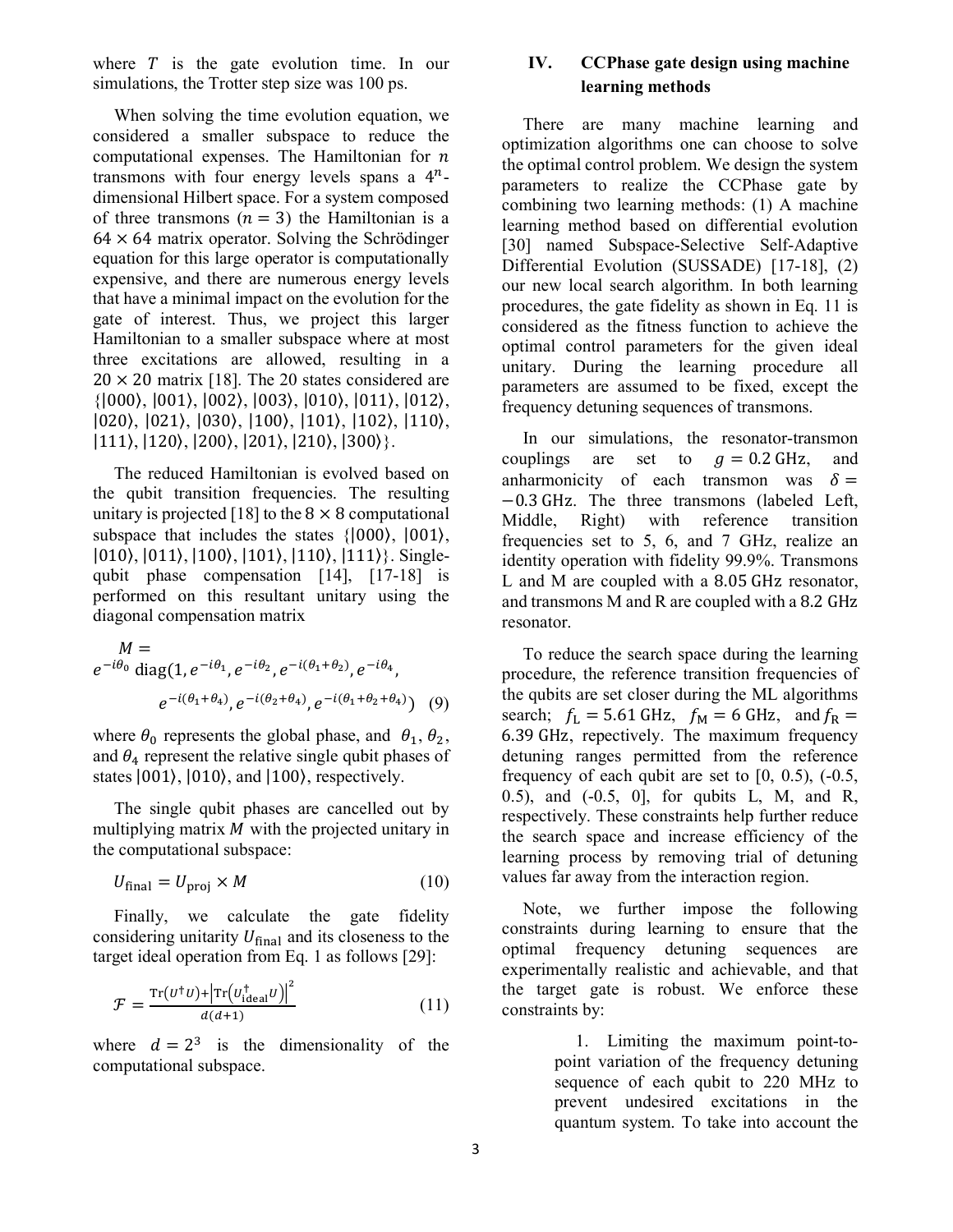limitations of physical signal instrumentation [31], the initial and the final points are limited to maximum pointto-point variation of 500 MHz from the initial reference transition frequencies of 5, 6, and 7 GHz.

2. Limiting the minimum difference between transition frequencies of two adjacent qubits to 0.21 GHz; primarily to prevent interactions within the singleexcitation manifold.

Here we briefly describe how the SUSSADE algorithm [17-18] was used to generate the qubit transition detuning sequences. First a random population of 200 random frequency detuning sequences (chromosomes) is generated in which each sequence contains 150 frequencies (50 per qubit). For a gate timing of  $T = 50$  ns, the detuning sequence of each qubit is discretized to 50 amplitudes.

After generating the initial population, we perform SUSSADE by randomly modifying the values of detuning sequences using the differential evolution operations such as mutation, crossover, and selection [18], [30]. Finally, the fidelity of the resulting final unitary is calculated using Eq. 11. For any modified detuning sequence, if the new fidelity value is larger than the initial one, the new detuning sequence survives to the next generation. This procedure repeats until we reach our choice of fidelity threshold value (99.99%) or maximum number of iterations (one million cycles). We use the Message Passing Interface to distribute the simulation to 200 nodes on a computer cluster [32] such that each node is performing a full cycle of solving the time evolution and fidelity calculation for each member of the population.

SUSSADE was successfully used to obtain the frequency detuning sequences for a 50 ns CCPhase gate with fidelity of 98.8%, but any further progress was slow. Thus, a local search algorithm was implemented to refine the detuning sequences and achieve a gate fidelity of 99.99%. Note that the local search algorithm is efficient once the search space has been reduced by other learning algorithms.

The local search algorithm consists of the following steps:

1- In the beginning of the learning process, we define the largest (100 MHz) and

the smallest (1 KHz) change in frequency detuning allowed per data point. This is referred to as the optimization step size  $\epsilon$ . We also set the maximum number of iterations (1000), the desired fidelity (99.99%), and all constraints enforced during SUSSADE.

2- While the constraints are met and the desired fidelity or maximum number of iterations have not been reached, the following procedure is repeated:

a) A local search window is moved from the first data point toward the last data point.

b) At each window, we recursively vary the frequency detuning value up or down by the optimization step size  $\epsilon$  as long as it keeps improving the gate fidelity.

c) Once the local search window has covered all data points of the detuning sequence of all qubits, we reduce  $\epsilon$  for a finer grain optimization ( $\epsilon_{\text{new}} = 0.1 \epsilon_{\text{old}}$ ).

d) If the optimization is already completed for the smallest predefined  $\epsilon$ during the iteration, we increase the iteration number by one, reset  $\epsilon$  to the largest predefined value, and repeat from step a.

The CCPhase gate duration is set to 50 ns for evaluation, and the learning algorithms operate on 1 ns step size. However, time evolution is in Trotter steps of size 100 ps  $(k=500 \text{ in Eq. 8})$ . The learned frequency detuning sequences are kept constant during each 1 ns step to obtain piecewise-constant pulse forms as shown in Fig. 2.

# V. Gate verification and impact of decoherence

Simulated quantum process tomography (QPT) was used to independently evaluate gate performance by using master equation simulations. QPT is an excellent tool to evaluate the dynamics of a quantum system due to any process [33], in this case the CCPhase gate. Given that this is QPT within simulation, state preparation and measurement errors do not affect the methodology. Hence the results from QPT enable us to fully characterize the introduced gate.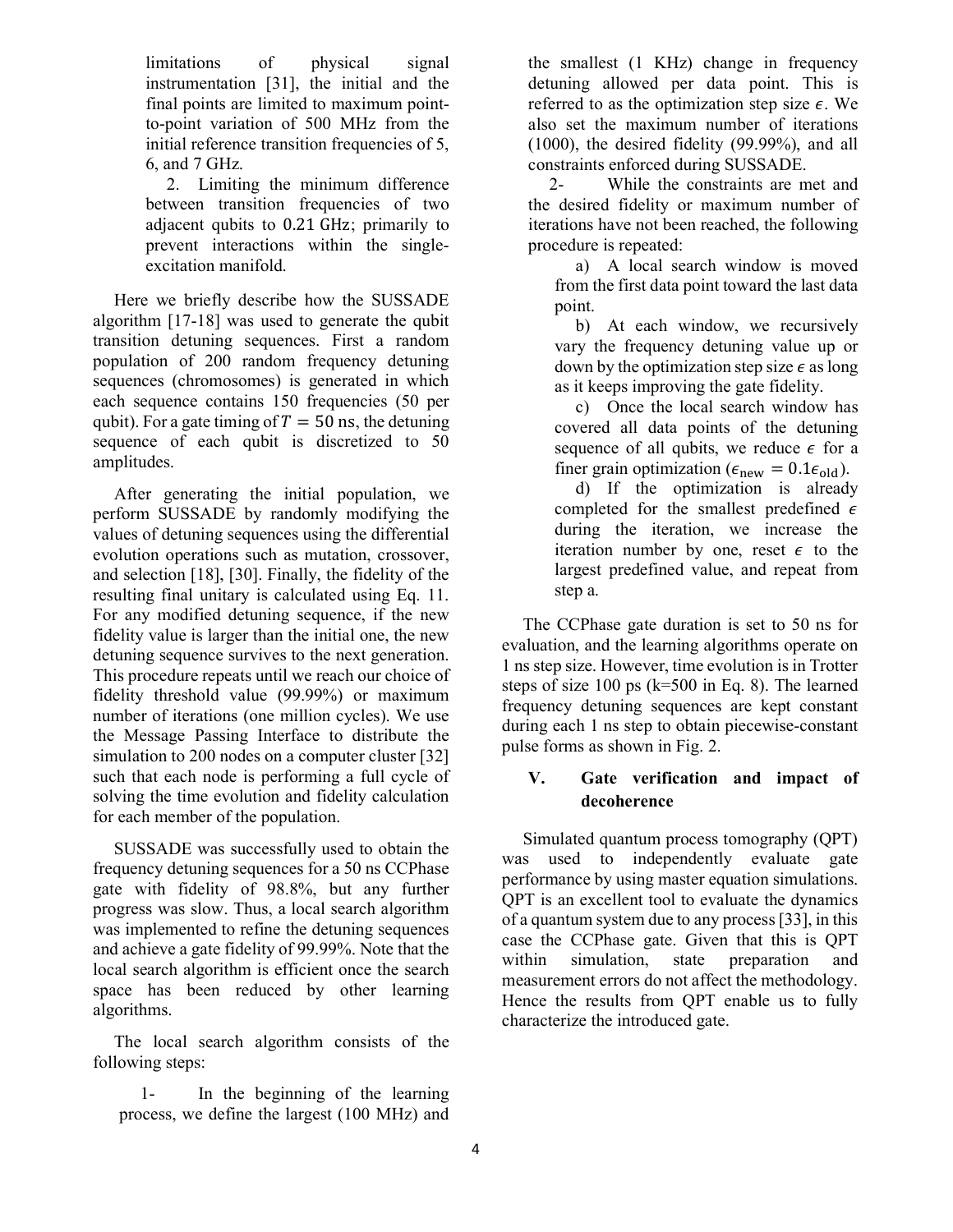

FIG. 2. (Color online) The learned transition frequency detuning sequences of the right, middle, and left qubits are shown from top to bottom respectively. The piecewise constant forms are generated from the learned frequency detuning sequences (50 learned data points per each transmon).

Initial verification was performed assuming no decoherence in the system by using the Von Neumann equation for time evolution:

$$
i\hbar \frac{\partial \rho}{\partial t} = \mathcal{H}\rho - \rho \mathcal{H},\qquad(12)
$$

where the Hamiltonian  $H$  is the same as that given in Eq. 2 with the number of levels in each transmon set to  $j_{\text{max}} = 4$ , and  $\rho$  is the density matrix for the three transmon system.

The three transmon system was evolved using the generated resonance frequency detuning sequences from learning algorithms. The evolution was performed on all the initial states given by  $\{I, R_x^{0.5\pi}, R_y^{0.5\pi}, R_x^{\pi}\}^{\otimes 3}$  [000) resulting in 64 density matrices. Unlike experimental QPT, it was not necessary to perform quantum state tomography to reconstruct these density matrices for the final states. These results were used to perform QPT by imposing constraints that the process matrix  $\chi$  must satisfy [34-35]. The  $\chi$  matrix completely characterizes the underlying process and is positive-Hermitian by definition [33].

We use the following metrics as defined in Ref. [34] to evaluate the performance of the CCPhase gate:

Process fidelity: 
$$
\mathcal{F}_p = \text{Tr}(\chi^{(\text{ideal})}\chi)
$$
 (13)

Average gate fidelity: 
$$
\mathcal{F}_{g} = \frac{d\mathcal{F}_{p}+1}{d+1}
$$
 (14)

Average purity: 
$$
\overline{\text{Tr}(\rho^2)} = \frac{d \text{Tr}(\chi^2) + 1}{d + 1}
$$
 (15)

where  $\chi$  is the experimentally determined process matrix,  $\chi^{\text{(ideal)}}$  is the ideal process matrix for the CCPhase gate, and  $d = 2^3$  is the dimensionality of the computational subspace of the system. The results from evaluation are given in TABLE I.

TABLE I. Table of QPT metrices for simulations under different conditions

| <b>Conditions</b>                        |       | F<br>ø | $Tr(n^2)$ |
|------------------------------------------|-------|--------|-----------|
| $=T_2 = \infty$<br>$\kappa_{\rm max}$    | 0.999 | 0.999  | 0.999     |
| $T_1 = T_2 = \infty$<br>$k_{\text{max}}$ | 0.998 | 0.998  | 0.999     |
| $k_{\text{max}}$<br>$T_2 = 20 \mu s$     | 0.995 | 0.995  | 0.991     |
| $\mu$ s<br>kmax                          | በ 993 | N 994  |           |

The simulations incorporating decoherence were performed using the Lindblad-Kossakowski form of the master equation [36-37]. The appropriate operators for the dephasing portion of the master equation were obtained as in Refs. [38- 39]. For convenience in simulation,  $T_1$  and  $T_2$  were both set to 20 μs, assuming coherence times independent of the flux-tuning of the transmons [40]. Please refer to supplementary material for the full process matrices resulting from QPT. Comparison of results for  $k_{\text{max}} = 3 \left( \{ |0\rangle, |1\rangle, |2\rangle \right)$ levels) and  $k_{\text{max}} = 4$  ({ $|0\rangle$ ,  $|1\rangle$ ,  $|2\rangle$ ,  $|3\rangle$ } levels) from Table I indicates that the fourth level  $(|3\rangle)$ also plays a limited role in the system evolution.

#### VI. Robustness evaluation

The frequency detuning sequences derived from the learning algorithms have a piecewise-constant form. To investigate the effect of first-order distortion due to control electronics, we use the following pulse reshaping method [14], [18] to smooth the frequency detuning sequences:

$$
\omega_k(t) = \frac{\omega_{k_i} + \omega_{k_{i+1}}}{2} + \frac{\omega_{k_{i+1}} - \omega_{k_i}}{2} \left[ \text{Erf}\left(\frac{t - \left(\frac{t \text{ramp}}{2}\right)}{\sqrt{2}\sigma}\right) \right],\tag{16}
$$

where  $\omega_k(t)$  represents the distorted frequency detuning of qubit k during  $t_i \le t \le t_{i+1}$ , and  $t_i$ represents the  $i^{\text{th}}$  time step. Here Erf(t)  $\equiv$ ଶ  $\frac{2}{\sqrt{\pi}} \int_0^t e^{-x^2} dx$  is the error function value of t,  $t_{\text{ramp}} = 1 \text{ ns}, \text{ and } \sigma = \frac{t_{\text{ramp}}}{4\sqrt{2}}$  $\frac{\text{ramp}}{4\sqrt{2}}$  [14]. The distorted sequences are shown in Fig. 3 (a), and we observed a fidelity reduction of 1.21%, which resulted in average fidelity of 98.79%.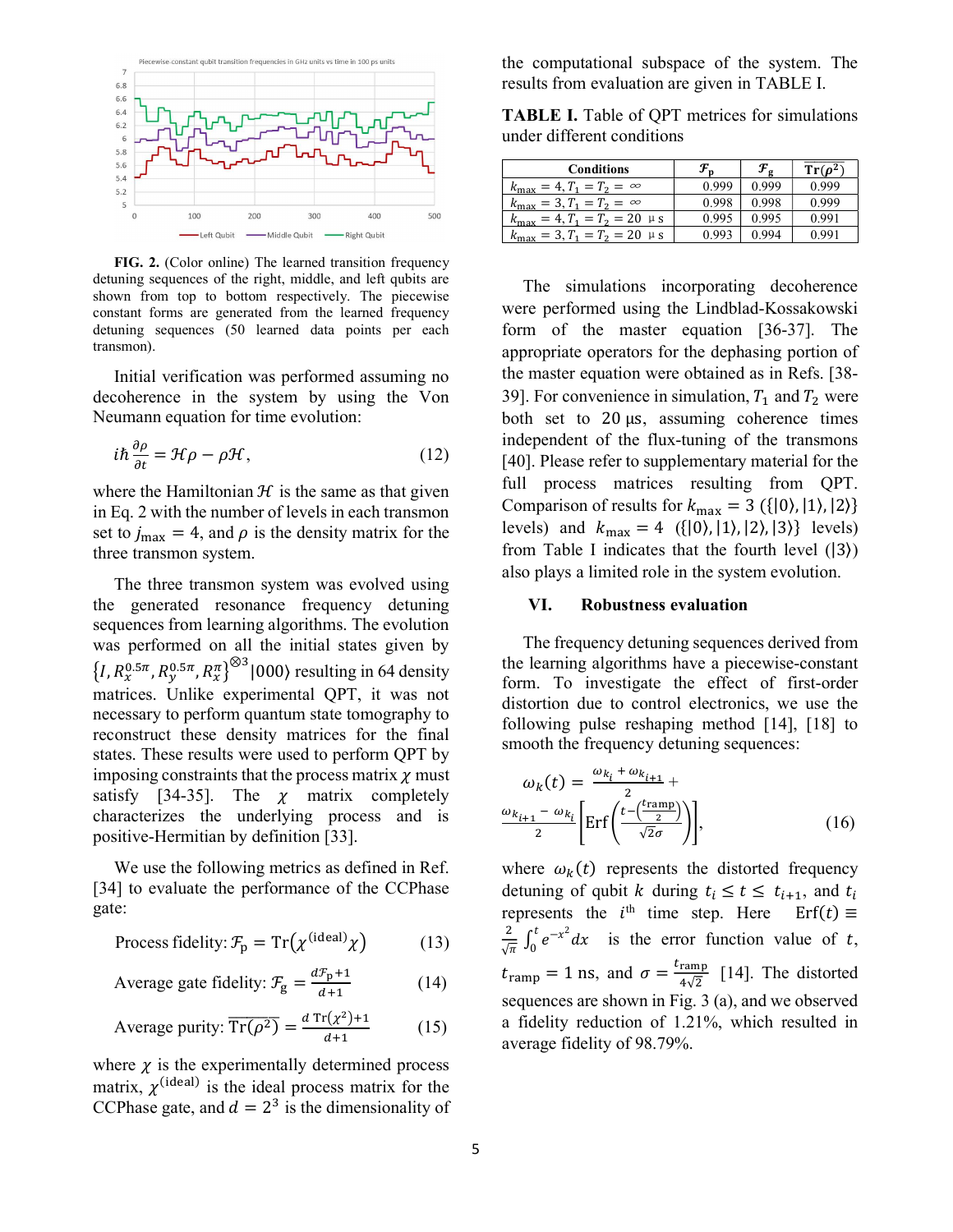

FIG. 3. (Color online) The effect of distortion and random noise on the learned transition frequency detuning sequences. (a) The smoothed transition frequency detuning sequences of the right, middle, and left qubits are shown from top to bottom respectively. (b) The CCPhase gate average fidelity over 10000 samples under the effect of random noise with amplitudes ranging in 0 to 10 MHz.

To investigate the effect of random noise on the CCPhase gate, we plot the average fidelity while increasing the random noise with amplitudes varying from 0 to 10 MHz. For each amplitude value, random noise is generated from a uniform distribution  $(-1, 1)$ , multiplied by the noise amplitude and added to the optimized detuning sequence. The latter step is repeated 10000 times and at each iteration the system Hamiltonian is evolved, and the gate fidelity is calculated. The averaged fidelity of the 10000 results is reported as the average fidelity at each noise amplitude. Fig. 3 (b) illustrates the gate robustness against random noise and demonstrates fidelity >99% with random noise amplitudes of up to 6.7 MHz.

#### VII. Conclusion

We designed a robust CCPhase entangling gate with fidelity >99.99% and duration of 50 ns for quantum systems of nearest neighbor transmons coupled via resonators. We describe the gate design procedure using simulation and machine learning techniques and present a new local search algorithm for optimal quantum control applicable to small search spaces. The operation of the CCPhase gate is confirmed by a simulator in C++ that solves the Schrödinger equation for the timedependent Hamiltonian of the system. Moreover, the gate operation is verified independently via quantum process tomography in both the presence and absence of decoherence. Gate robustness is examined using random noise injection and frequency detuning distortion. The presented theoretical gate design procedure, verification, and robustness investigation can be applied to design new gates for other quantum systems as well.

### References

- 1. A. Blais, R. S. Huang, A. Wallraff, S.M. Girvin, R. J. Schoelkopf, "Cavity quantum electrodynamics for superconducting electrical circuits: An architecture for quantum computation", Phys. Rev. A 69, 062320, 2004.
- 2. A. Wallraff, D. I. Schuster, A. Blais, L. Frunzio, R.- S. Huang, J. Majer, S. Kumar, S. M. Girvin & R. J. Schoelkopf , "Strong coupling of a single photon to a superconducting qubit using circuit quantum electrodynamics", Nature 431, 162– 167, 2004.
- 3. A. Blais, J. Gambetta, A. Wallraff, D. I. Schuster, S. M. Girvin, M. H. Devoret, and R. J. Schoelkopf, "Quantum-information processing with circuit quantum electrodynamics", Phys. Rev. A 75, 032329 – Published 22 March 2007, 2007.
- 4. J. Koch, T. M. Yu, J. Gambetta, A. A. Houck, D. I. Schuster, J. Majer, A. Blais, M. H. Devoret, S. M. Girvin, R. J. Schoelkopf , "Charge-insensitive qubit design derived from the Cooper pair box", Phys. Rev. A 76, 042319 (2007).," Phys. Rev. A 76, 042319, 2007.
- 5. R. Barends, J. Kelly, A. Megrant, D. Sank, E. Jeffrey, Y. Chen, Y. Yin, B. Chiaro, J. Mutus, C. Neill, P. O'Malley, P. Roushan, J. Wenner, T. C. White, A. N. Cleland, and John M. Martinis, "Coherent Josephson Qubit Suitable for Scalable Quantum Integrated Circuits", Phys. Rev. Lett. 111, 080502 (2013).," Phys. Rev. Lett. 111, 080502, 2013.
- 6. J. M. Gambetta, J. M. Chow, J. M. Steffen, "Building logical qubits in a superconducting quantum computing system", npj Quantum Inf. 3, 2, 2017.
- 7. H. Paik, D. I. Schuster, L. S. Bishop, G. Kirchmair, G. Catelani, A. P. Sears, B. R. Johnson, M. J. Reagor, L. Frunzio, L. I. Glazman, S. M. Girvin, M. H. Devoret, R. J. Schoelkopf, "Observation of High Coherence in Josephson Junction Qubits Measured in a Three-Dimensional Circuit QED Architecture", Phys. Rev. Lett. 107, 240501, 2011.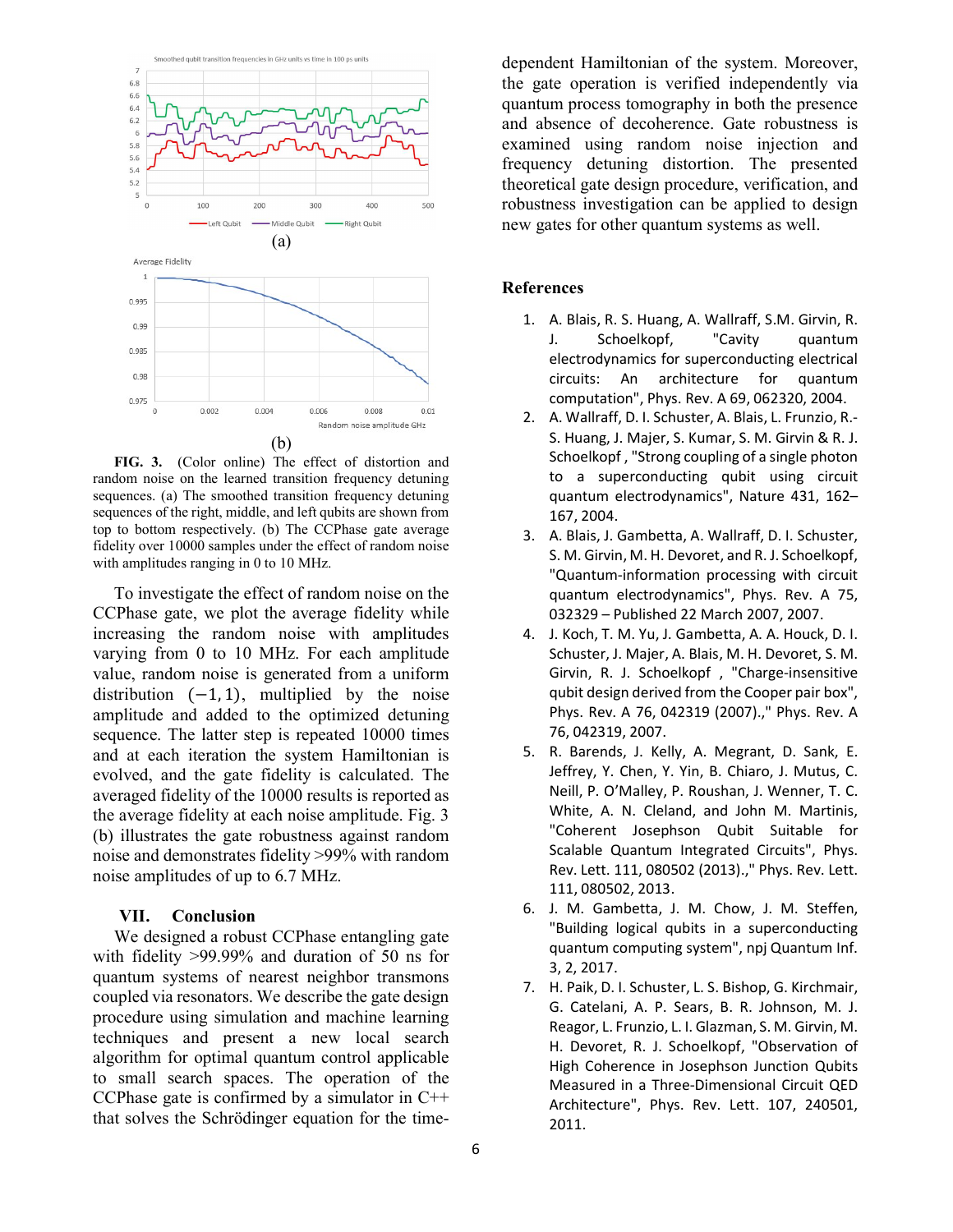- 8. J. Preskil, "Quantum Error Correction," Physics 219, lecture notes chapter 7, Caltech, http://theory.caltech.edu/people/preskill/ph2 29/notes/chap7.pdf.
- 9. B. M. Terhal, "Quantum Error Correction for Quantum Memories", Rev. Mod. Phys. 87, 307 – Published 7 April 2015., 2015.
- 10. R. Versluis, S. Poletto, N. Khammassi, N. Haider, D. J. Michalak, A. Bruno, K. Bertels, L. DiCarlo, "Scalable Quantum Circuit and Control for a Superconducting Surface Code", 10.1103/PhysRevApplied.8.034021.
- 11. L. DiCarlo, J. M. Chow, J. M. Gambetta, Lev S. Bishop, B. R. Johnson, D. I. Schuster, J. Majer, A. Blais, L. Frunzio, S. M. Girvin, R. J. Schoelkopf, "Demonstration of two-qubit algorithms with a superconducting quantum processor", Nature 460, 240–244 (2009)., 2009.
- 12. F. W. Strauch, Ph. R. Johnson, A. J. Dragt, C. J. Lobb, J. R. Anderson, and F. C. Wellstood, "Quantum Logic Gates for Coupled Superconducting Phase Qubits", Phys. Rev. Lett. 91, 167005, 2003.
- 13. R. Barends et. al., "Superconducting quantum circuits at the surface code threshold for fault tolerance", Nature 508, 500–503, 2014.
- 14. J. Ghosh, A. Galiautdinov, Z. Zhou, A. N. Korotkov, J. M. Martinis, and M. R. Geller, "High-fidelity controlled-σ Z gate for resonatorbased superconducting quantum computers", Phys. Rev. A.87.022309, 2013.
- 15. M. D. Reed, L. DiCarlo, S. E. Nigg, L. Sun, L. Frunzio, S. M. Girvin & R. J. Schoelkopf, "Realization of three-qubit quantum error correction with superconducting circuits", Nature. 2012 10.1038/nature10786, 2012.
- 16. A. Fedorov, L. Steffen, M. Baur, M. P. da Silva, A. Wallraff, "Implementation of a Toffoli gate with superconducting circuits", Nature. 2011 10.1038/nature10713, 2011.
- 17. E. Zahedinejad, J. Ghosh, B. C. Sanders , "High-Fidelity Single-Shot Toffoli Gate via Quantum Control", 10.1103/ PhysRevLett. 114.200502.
- 18. E. Zahedinejad, J. Ghosh, B. C. Sanders, "Designing High-Fidelity Single-Shot Three-Qubit Gates: A Machine-Learning Approach", 10.1103/PhysRevApplied.6.054005.
- 19. M. H. Goerz, F. Motzoi, K. B. Whaley, C. P. Koch, "Charting the circuit QED design landscape using optimal control theory", npj Quantum Information (2017) 3:37 ; doi:10.1038/s41534- 017-0036-0, 2017.
- 20. R. J. Spiteri, M. Schmidt, J. Ghosh, E. Zahedinejad, and B. C. Sanders, "Quantum

control for high-fidelity multi-qubit gates," 2018 New J. Phys. 20 113009, 2018.

- 21. S. Machnes, U. Sander, S.J. Glaser, P. de Fouquières, A. Gruslys, S. Schirmer, and T. Schulte-Herbrüggen, "Comparing, optimizing, and benchmarking quantum-control algorithms in a unifying programming framework", 10.1103/PhysRevA.84.022305 (2011), 2011.
- 22. N. Khaneja, T. Reiss, C. Kehlet, T. Schulte-Herbrüggen, and S. J. Glaser, J. Magn. Reson, "Optimal control of coupled spin dynamics: design of NMR pulse sequences by gradient ascent algorithms", https://doi.org/10.1016/j.jmr.2004.11.004, 2004.
- 23. N. Rach, M. M. Müller, T. Calarco, and S. Montangero, "Dressing the chopped-randombasis optimization: A bandwidth-limited access to the trap-free landscape", Phys. Rev. A. 92, 062343 (2015). doi:10.1103/PhysRevA.92.062343, 2015.
- 24. V. V. Shende, I. L. Markov, "On the CNOT-cost of TOFFOLI gates", Vols. Volume 9 Issue 5, May 2009 Pages 461-486.
- 25. A. Barenco, C. H. Bennett, R. Cleve, D. P. DiVincenzo,N. Margolus,P. Shor, T. Sleator, J. A. Smolin, and H. Weinfurter, "Elementary gates for quantum computation", PHYSICAL REVIEW A VOLUME 52, NUMBER 5, 1995.
- 26. S. Richer, "Perturbative analysis of two-qubit gates on Transmon qubits", Masters thesis, RWTH Aachen Univer, 2013.
- 27. N. Hatano, M. Suzuki, "Finding Exponential Product Formulas of Higher Orders," In: Das A., K. Chakrabarti B. (eds) Quantum Annealing and Other Optimization Methods. Lecture Notes in Physics, vol 679. Springer, Berlin, Heidelberg, 2005.
- 28. M. H. Yung, J. D. Whitfield, S. Boixo, D. G. Tempel, A. Aspuru-Guzik, "Introduction to Quantum Algorithms for Physics and Chemistry", Quantum Physics (quantph);Mesoscale and Nanoscale Physics, Advances in Chemical Physics Volume 154 (ed S. Kais), John Wiley & Sons, Inc., Hoboken, New Jersey (2014), 10., 2014.
- 29. L. H. Pedersen, K. Molmer, N. M.Moller, , "Fidelity of quantum operations", Phys Lett. A, 367, 47 (2007), 2007.
- 30. R. Storn, K. Price, "Differential Evolution A Simple and Efficient Heuristic for global Optimization over Continuous Spaces", Journal of Global Optimization (1997) 11: 341.